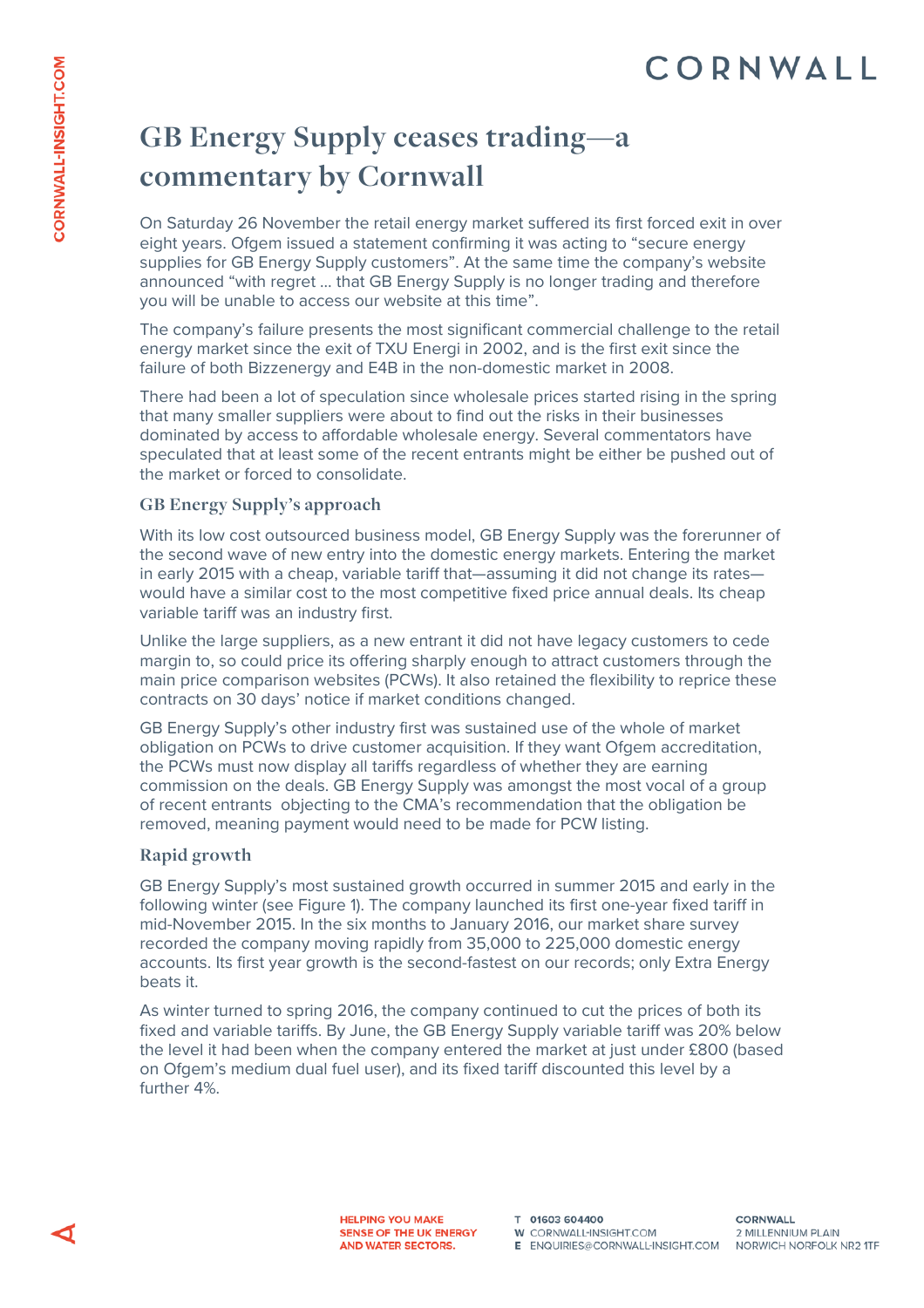### **Change of strategy**

The summer's disconnection between the competitive retail market—where consumer prices were falling—and the traded market—where wholesale prices were rising—set alarm bells ringing for many.

Come August the company announced a 7% increase in its standard variable tariff. It followed this up with a 30% increase announced in mid-October to a level within 5% of large supplier rates. By the time the 30 days' notice had passed, the latest rates will have been in force for a couple of weeks.

If the company was looking for cash to get a good start to the winter, it was having to compete with plenty of other suppliers to do so. For example, when it launched that last sub £800/year fixed deal in late June, it struggled to make the top 10 with one new supplier, Iresa Energy, undercutting it by nearly £50/year. Ahead of it were other recent entrants Affect Energy, So Energy and Places for People Energy but also more established competitors such as Sainsbury's Energy (the British Gas white label), Flow Energy, Extra Energy and Co-operative Energy. Perhaps because they were not hedging, many suppliers were able to follow the market down.

The fact that all these suppliers were pitching prices lower than GB Energy Supply underlines how highly competitive the PCW-driven switching market is. It also underlines the variety of business models that are being employed by new suppliers, but also suggests that the model of switching for switching's sake is high risk.

### **The events of the weekend**

The first that the world knew of GB Energy Supply's demise was in Ofgem's statement. Perhaps surprisingly there had been no prior alert on the industry BMreports.com portal of a credit default notice under the BSC.



### **Figure 1: GB Energy Supply domestic energy customer growth and cost of cheapest dual fuel tariffs**

Source: Cornwall domestic energy market share surveys and calculations of tariffs

**HELPING YOU MAKE** SENSE OF THE UK ENERGY AND WATER SECTORS.

T 01603 604400 W. CORNWALL-INSIGHT COM E FNOUIRIES@CORNWALL-INSIGHT.COM

**CORNWALL** 2 MILLENNIUM PLAIN NORWICH NORFOLK NR2 1TF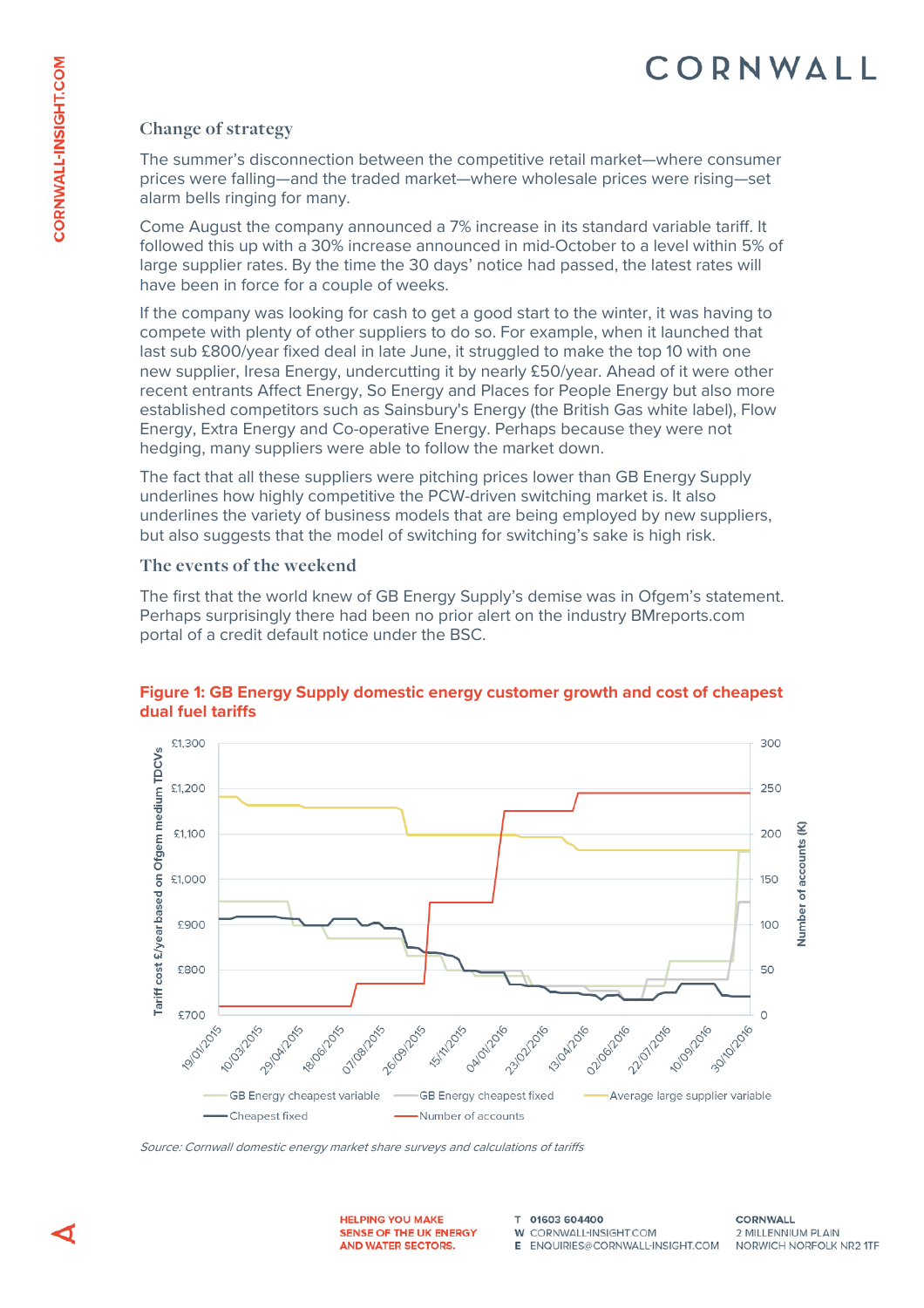As Rachel Fletcher, Ofgem's Senior Partner for Consumers and Competition, commented, "in any competitive market companies will fail". But Ofgem stated it "has existing procedures in place to ensure that their customers can have confidence that their energy supply will continue, and that domestic customer's outstanding credit balances are protected". It would see that the customers were transferred to a new supplier, adding that customers should "take a meter reading today and wait until their new supplier contacts them and tells them what to do about any credit balances they might have". Ofgem added that "customers should ask to be put on the cheapest deal [with the new supplier] or shop around for a cheaper supplier".

Ofgem's points emphasise the main commercial parameters of the supplier of last resort regime (SoLR). Energy flow to customers continues, the question is at what price and by whom.

The most significant supplier failure of the liberalised era was not a new entrant but an incumbent, when TXU Energi left the market in October 2002. Its 5.5mn customer contracts were acquired by E.ON UK. The remaining business went into administration. In that instance, and the subsequent failures of several small suppliers in winter 2005-06, the domestic customer prices were honoured by the new supplier. Other creditors were left to secure what they could from the administrator.

This time there is a new variable in the equation. GB Energy Supply sought direct debit payments in advance of delivery of the energy rather than the industry convention of collection in arrears. This shift in timing is very important as it brings the cash into the business in advance of delivery and reduces the credit requirements of the company. It is a model adopted by several recent new entrants.

The references to credit by Ofgem presumably recognise this factor as well as the historic tendency for consumers on fixed direct debits to build up credit balances during the summer that erode during the higher consumption winter months. Indeed over the summer Ofgem modified its SoLR regime to address the issue of credit balances. The process will now specifically account for any measures offered by a potential SoLR to address the loss of consumer credit balances. Ofgem also acted to ensure any costs from applying the supplier of last resort mechanism could be socialised across the remaining consumers.

#### **Liquidity issues**

A statement on the company's website from managing director Luke Watson attributed GB Energy Supply's exit to "swift and significant increases in energy prices over recent months and, as a small supplier our inability to forward buy energy to allow us to access the best possible wholesale prices, means that the position of the business has become untenable".

The data (see Figure 2) suggests that it is not that GB Energy Supply was not trading or trading badly, but that it could not access the products to manage their risk effectively in a world of more volatile imbalance prices following significant changes introduced in November 2015 (the so-called P305 changes). Their average absolute imbalance percentage was relatively low, at below 5% for the last two months. There do seem to have been a few days where no power was bought, but its overall charges work out at about an additional 15p-30p per customer per day on a typical annual tariff.

T 01603 604400 W CORNWALL-INSIGHT.COM E ENQUIRIES@CORNWALL-INSIGHT.COM NORWICH NORFOLK NR2 1TF

**CORNWALL** 2 MILLENNIUM PLAIN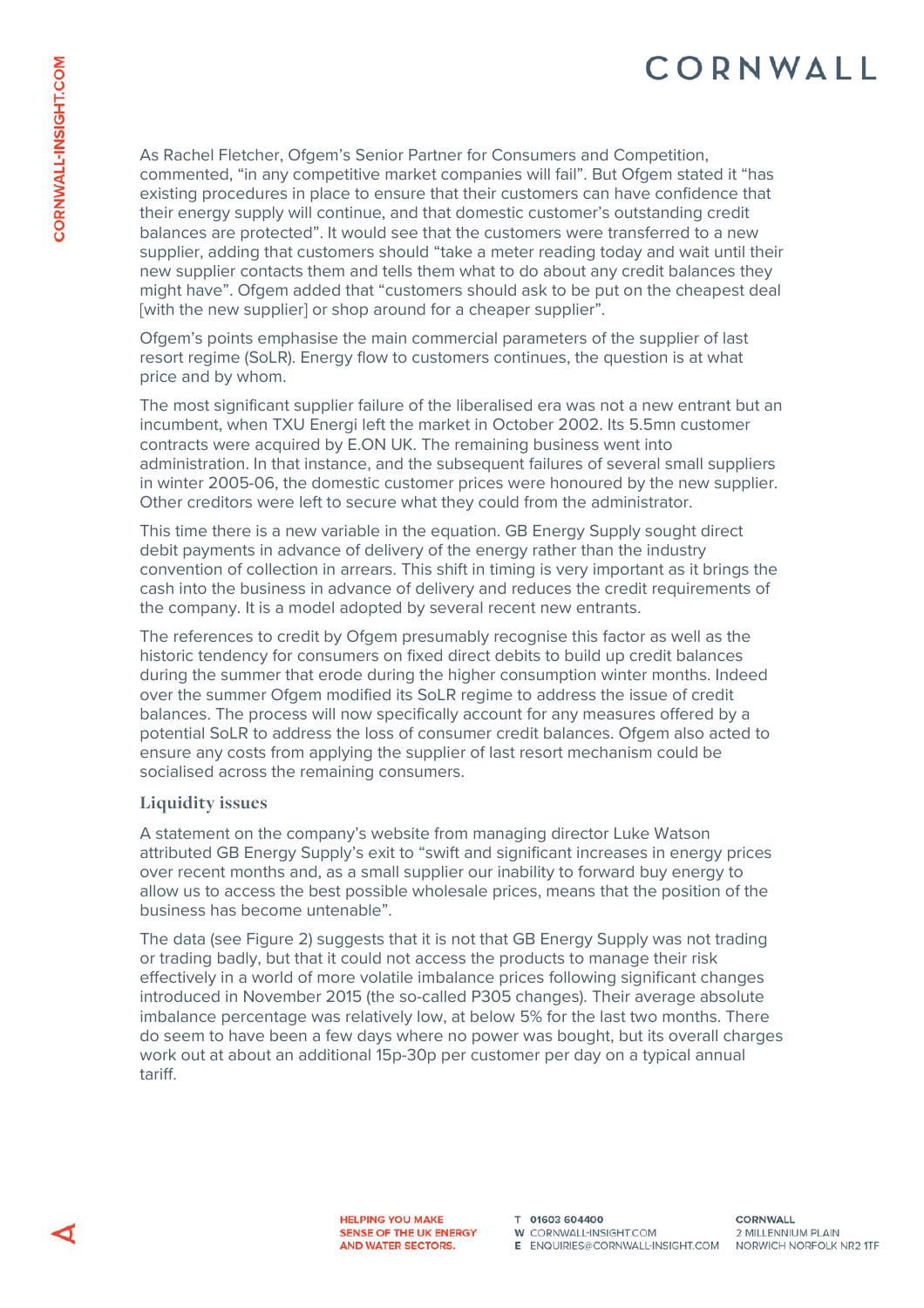

#### **Figure 2: GB Energy Supply daily electricity volume and imbalances**

Key: BCV = contracted volume, MV = metered volume, IV = imbalance volume. Cornwall analysis of settlement data sourced via Market Vuepoint

The best proxy hedge against volume risk on a domestic profile a supplier can manage is with "secure and promote" (S&P) products (baseload and peak), which were specifically introduced by Ofgem in 2014 to provide liquidity to new entrant suppliers often buying in small quantities. But it cannot protect against price risk over block five and six as there is very little liquidity in these products. These periods are also when within day and imbalance prices have been increasing significantly.

Structurally we should ask whether the S&P is working as it was designed to. Ofgem needs to ask if small suppliers can access short-term hedging products (a structural problem) or can they not afford to pay the prices that these products are quoted at (a commercial problem)? In addition we should be asking if the changes under P305, which has sharpened energy imbalance prices, have been exacerbating these effects on smaller suppliers. These events also raise important questions about the move to PAR 1, which will further sharpen imbalance process, in November 2018.

With hindsight the company's late summer change of strategy, with its two variable price increases can be seen as too little, too late. The weekend's news will naturally turn attention to similar suppliers with low prices and "pay as you play" business models, where suppliers buy ready-to-go companies that effectively rent industry and CRM systems from service providers.

This area of genuine innovation has lowered the barriers to entry in energy supply considerably and most recent entrants have used it in one way or another. But it now faces its first major challenge in circumstances where robust risk management processes are not layered on top. The most critical of these remains a prudent trading strategy and access to product.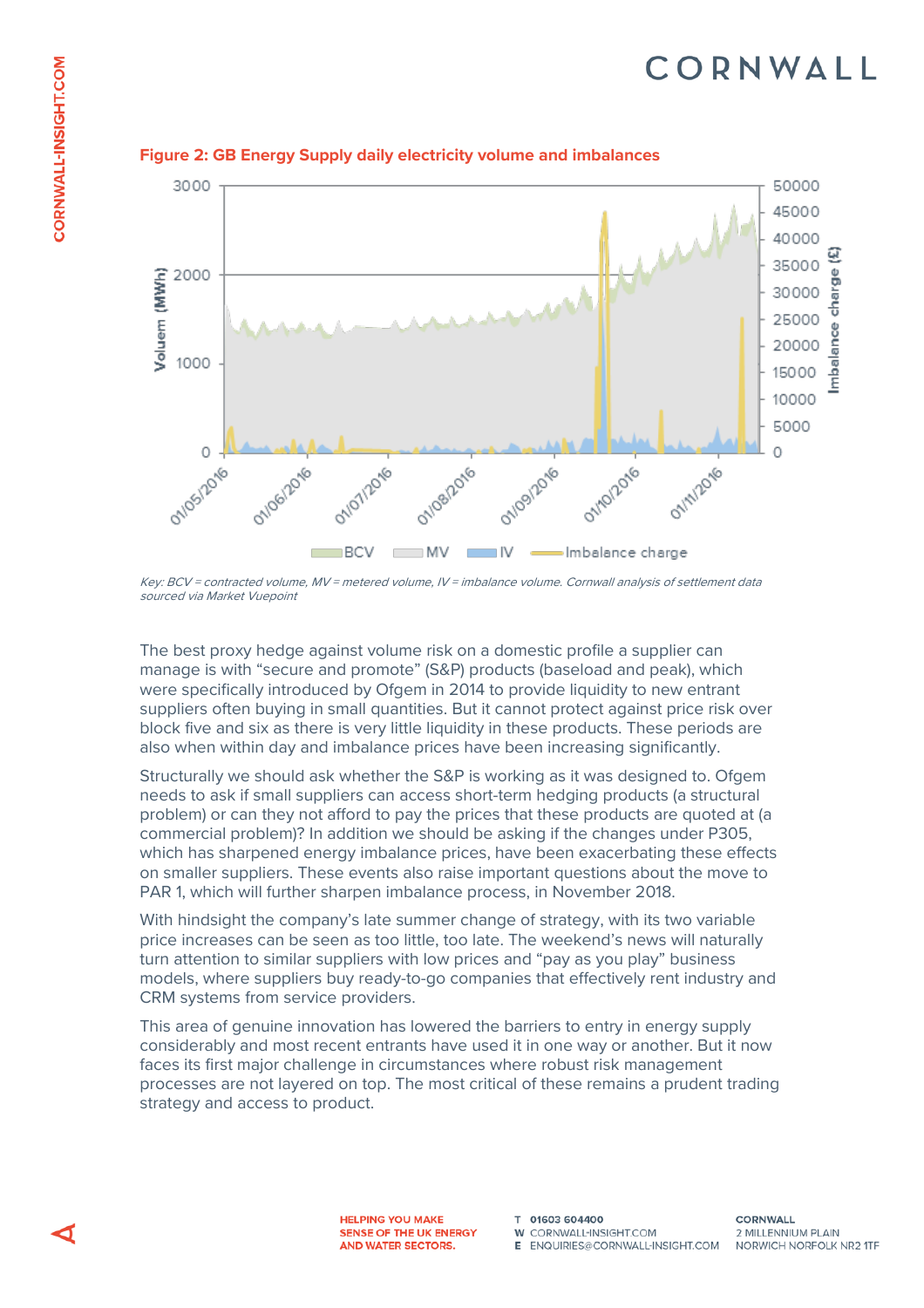### **Our opinion**

From the outside it looks like GB Energy Supply has been undone by rising and increasingly volatile electricity prices, combined with inadequacies in its hedging strategy. Such prices are a new and increasing feature of the energy market since the P305 price changes, but they are not unexpected: they were an intended, if not universally popular consequence of the change.

Our assessment suggests that the company was able to hedge to at least some extent but even then days of significant cash outflow occurred in each of the last three months. The steep rises in the Elexon credit assessment price (CAP) to north of £90/MWh probably also did not help the company's working capital.

The company will also have been on the hook for significant cash payments to its service providers. Its business model was to keep the core as lean as possible, with only around 20 direct employees, and outsource.

GB Energy Supply continued to play in the competitive switching market for fixed products almost until the end, maintaining a price below £800/year until early last month. However, such was the competitiveness of the PCW switching market at that time, that even with a price at this level, its customer acquisition was slowing.

Now wholesale conditions have changed, and recent entrants adopting an "off-theshelf" model have to respond. Nearly a decade since the last wholesale price spike, it may be some of them do not understand the nature of the commercial risks they are taking as well as they might.

Whatever one's reading, it is clear that in the market there are good suppliers and less good suppliers, with different commercial models, and it is no longer just a case of large legacy suppliers versus the rest. But well-resourced players with strong balance sheets will always enjoy advantages in a rising market. Now with their wholesale deals, several larger small and medium suppliers are able to utilise the major companies such as Shell, BP and Macquarie, but several new entrants still do not have such deals.

### **Lessons need to be learned**

The widespread fears that a supplier failure would happen have been realised and will no doubt boost speculation that more are on the way. From a regulatory and policy perspective, it will be important to learn from each individual exit or consolidation. The market infrastructure is still immature—the S&P regime is still bedding in but requires scrutiny. Significant credit barriers, which we have been flagging for several years, remain.

The CMA and Ofgem programmes are not addressing these underlying problems and both S&P and credit arrangements require urgent review. We need to be much more sensitive about distortions to competition in the traditional "dumb" market before we get carried away about smart transformation.

We would further question assumptions made by some stakeholders about supply business risks. In an interview with *The Telegraph* in July, the chair of the CMA's energy market investigation Roger Witcomb pressed his view that profit margins in energy supply should be much lower by arguing: "All [suppliers] are actually doing–– and I shall get into trouble for this––is metering and billing. They are not actually making the stuff." No they are not, but the cashflow requirements that result in delivery can be exceptional, and a robust trading and hedging strategy is at the heart of a sustainable supply business.

> **HELPING YOU MAKE** SENSE OF THE UK ENERGY AND WATER SECTORS.

T 01603 604400 **W** CORNWALL-INSIGHT.COM E ENQUIRIES@CORNWALL-INSIGHT.COM NORWICH NORFOLK NR2 1TF

**CORNWALL** 2 MILLENNIUM PLAIN